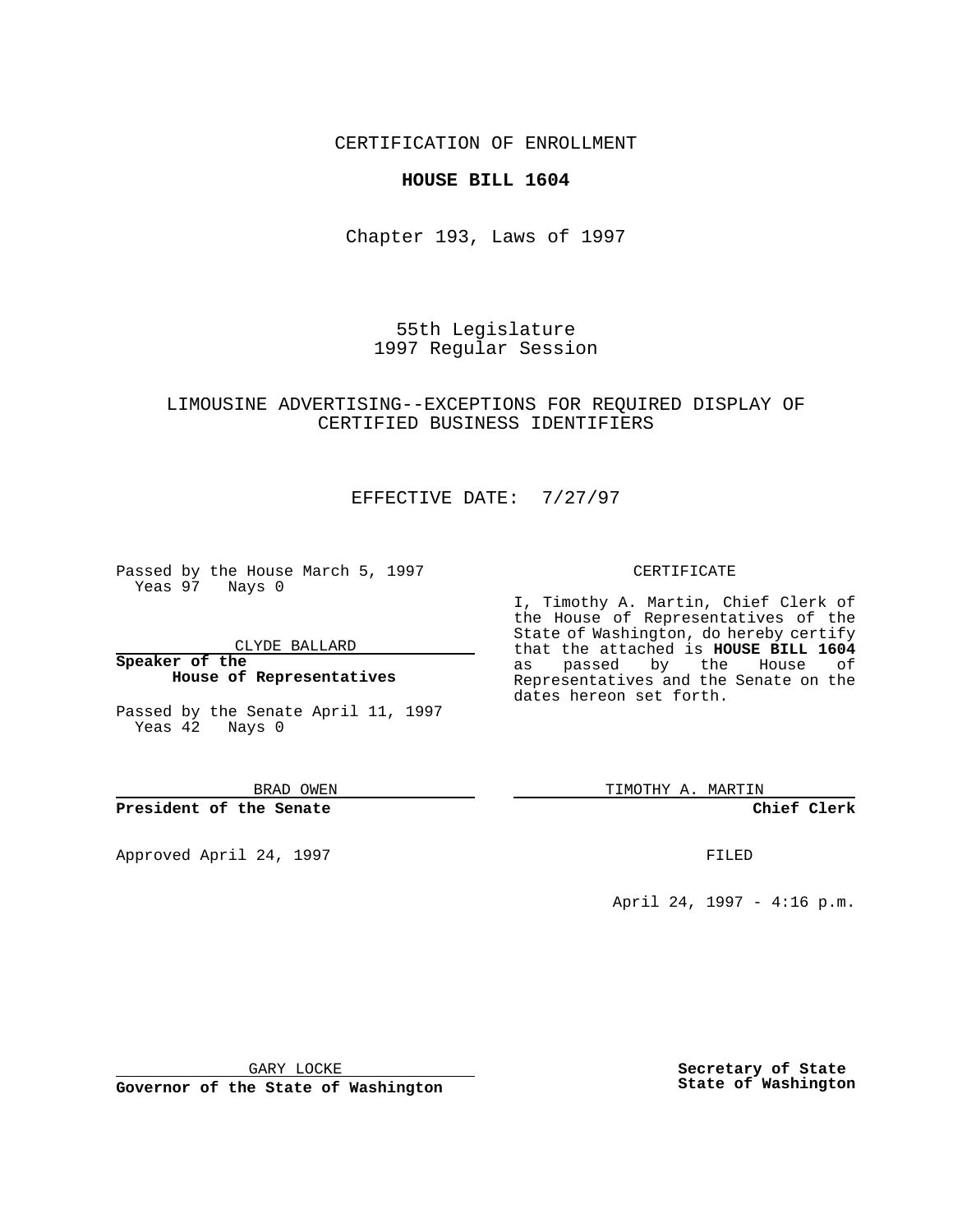# **HOUSE BILL 1604** \_\_\_\_\_\_\_\_\_\_\_\_\_\_\_\_\_\_\_\_\_\_\_\_\_\_\_\_\_\_\_\_\_\_\_\_\_\_\_\_\_\_\_\_\_\_\_

\_\_\_\_\_\_\_\_\_\_\_\_\_\_\_\_\_\_\_\_\_\_\_\_\_\_\_\_\_\_\_\_\_\_\_\_\_\_\_\_\_\_\_\_\_\_\_

Passed Legislature - 1997 Regular Session

**State of Washington 55th Legislature 1997 Regular Session**

**By** Representatives Cairnes, O'Brien, Radcliff, Hankins, Mielke, K. Schmidt, Fisher, Mitchell, Skinner, Johnson, Hatfield, Buck and Clements

Read first time 02/03/97.

 AN ACT Relating to limousine advertising; and amending RCW 46.72A.080.

BE IT ENACTED BY THE LEGISLATURE OF THE STATE OF WASHINGTON:

 **Sec. 1.** RCW 46.72A.080 and 1996 c 87 s 11 are each amended to read as follows:

 (1) No limousine carrier may advertise without listing the carrier's unified business identifier issued by the department in the advertisement and specifying the type of service offered as provided in RCW 46.04.274. No limousine carrier may advertise or hold itself out to the public as providing taxicab transportation services.

 (2) All advertising, contracts, correspondence, cards, signs, posters, papers, and documents that show a limousine carrier's name or address shall list the carrier's unified business identifier and the type of service offered. The alphabetized listing of limousine carriers appearing in the advertising sections of telephone books or other directories and all advertising that shows the carrier's name or address must show the carrier's current unified business identifier. (3) Advertising in the alphabetical listing in a telephone

directory need not contain the carrier's certified business identifier.